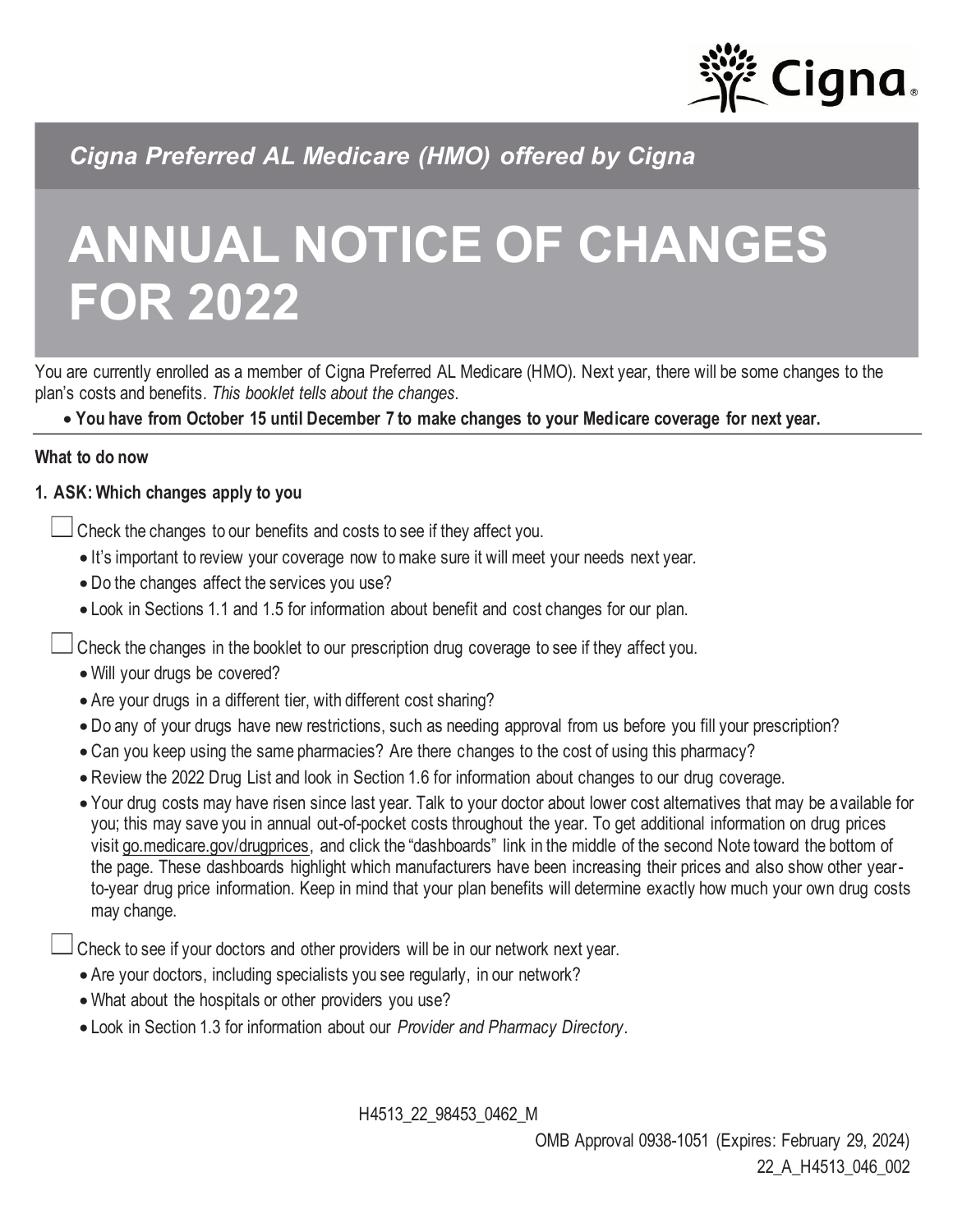Think about your overall health care costs.

- How much will you spend out-of-pocket for the services and prescription drugs you use regularly?
- How much will you spend on your premium and deductibles?
- How do your total plan costs compare to other Medicare coverage options?

Think about whether you are happy with our plan.

## **2. COMPARE:** Learn about other plan choices

Check coverage and costs of plans in your area.

- Use the personalized search feature on the Medicare Plan Finder at www.medicare.gov/plan-compare website.
- Review the list in the back of your *Medicare & You 2022* handbook.
- Look in Section 3.2 to learn more about your choices.

Once you narrow your choice to a preferred plan, confirm your costs and coverage on the plan's website.

## **3. CHOOSE:** Decide whether you want to change your plan

- If you don't join another plan by December 7, 2021, you will be enrolled in Cigna Preferred AL Medicare (HMO).
- To change to a **different plan** that may better meet your needs, you can switch plans between October 15 and December 7.

## **4. ENROLL:** To change plans, join a plan between **October 15** and **December 7, 2021**

- If you don't join another plan by **December 7, 2021**, you will be enrolled in Cigna Preferred AL Medicare (HMO).
- If you join another plan by **December 7, 2021**, your new coverage will start on **January 1**, **2022**. You will be automatically disenrolled from your current plan.

## **Additional Resources**

- Please contact our Customer Service number at 1-800-668-3813 for additional information. (TTY users should call 711.) Hours are October 1 – March 31, 8:00 a.m. – 8:00 p.m. local time, 7 days a week. From April 1 – September 30, Monday – Friday 8:00 a.m. – 8:00 p.m. local time. Messaging service used weekends, after hours, and on federal holidays.
- To get information from us in a way that works for you, please call Customer Service. We can give you information in braille, in large print, and other alternate formats if you need it.
- **Coverage under this Plan qualifies as Qualifying Health Coverage (QHC)** and satisfies the Patient Protection and Affordable Care Act's (ACA) individual shared responsibility requirement. Please visit the Internal Revenue Service (IRS) website at www.irs.gov/Affordable-Care-Act/Individuals-and-Families for more information.

## **About Cigna Preferred AL Medicare (HMO)**

- Cigna contracts with Medicare to offer Medicare Advantage HMO and PPO plans and Part D Prescription Drug Plans (PDP) in select states, and with select State Medicaid programs. Enrollment in Cigna depends on contract renewal.
- When this booklet says "we," "us," or "our," it means Cigna*.* When it says "plan" or "our plan," it means Cigna Preferred AL Medicare (HMO).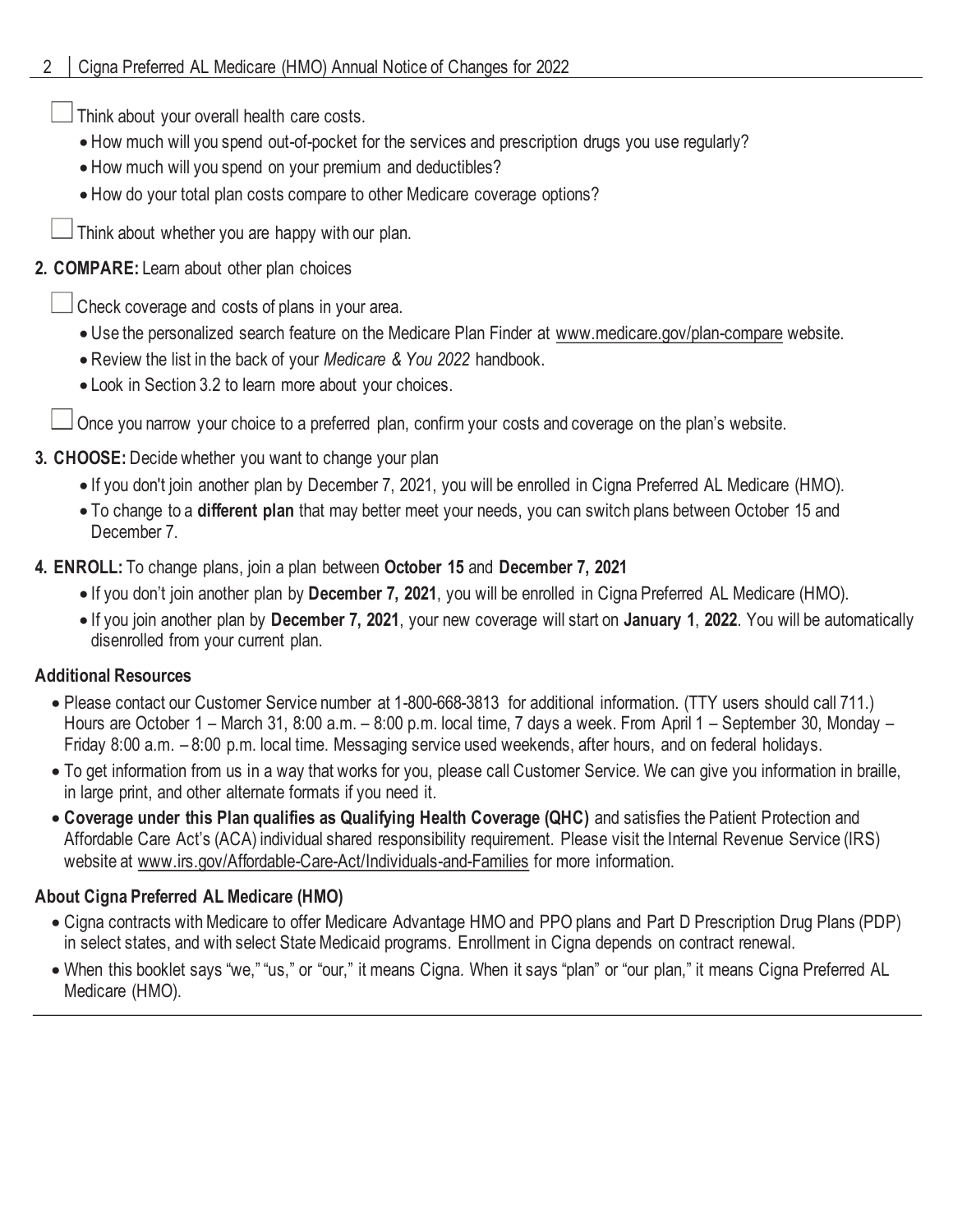## **Summary of Important Costs for 2022**

The table below compares the 2021 costs and 2022 costs for Cigna Preferred AL Medicare (HMO) in several important areas. **Please note this is only a summary of changes**. A copy of the *Evidence of Coverage* is located on our website at www.cignamedicare.com. You may also call Customer Service to ask us to mail you an *Evidence of Coverage*.

| Cost                                                                                                                                                                                                                                                                                                                                                | 2021 (this year)                                                      | 2022 (next year)                                                      |
|-----------------------------------------------------------------------------------------------------------------------------------------------------------------------------------------------------------------------------------------------------------------------------------------------------------------------------------------------------|-----------------------------------------------------------------------|-----------------------------------------------------------------------|
| Monthly plan premium*                                                                                                                                                                                                                                                                                                                               | \$0                                                                   | \$0                                                                   |
| * Your premium may be higher or lower<br>than this amount. See Section 1.1<br>for details.                                                                                                                                                                                                                                                          |                                                                       |                                                                       |
| Maximum out-of-pocket amount                                                                                                                                                                                                                                                                                                                        | \$7,100                                                               | \$7,500                                                               |
| This is the most you will pay out-of-pocket<br>for your covered Part A and Part B<br>services. (See Section 1.2 for details.)                                                                                                                                                                                                                       |                                                                       |                                                                       |
| Doctor office visits                                                                                                                                                                                                                                                                                                                                | Primary care visits: \$0 copayment<br>per visit                       | Primary care visits: \$0 copayment<br>per visit                       |
|                                                                                                                                                                                                                                                                                                                                                     | Specialist visits: \$40 copayment per visit                           | Specialist visits: \$40 copayment per visit                           |
| Inpatient hospital stays<br>Includes inpatient acute, inpatient<br>rehabilitation, long-term care hospitals<br>and other types of inpatient hospital<br>services. Inpatient hospital care starts the<br>day you are formally admitted to the<br>hospital with a doctor's order. The day<br>before you are discharged is your last<br>inpatient day. | Days 1-6: \$325 copayment per day<br>Days 7-90: \$0 copayment per day | Days 1-6: \$325 copayment per day<br>Days 7-90: \$0 copayment per day |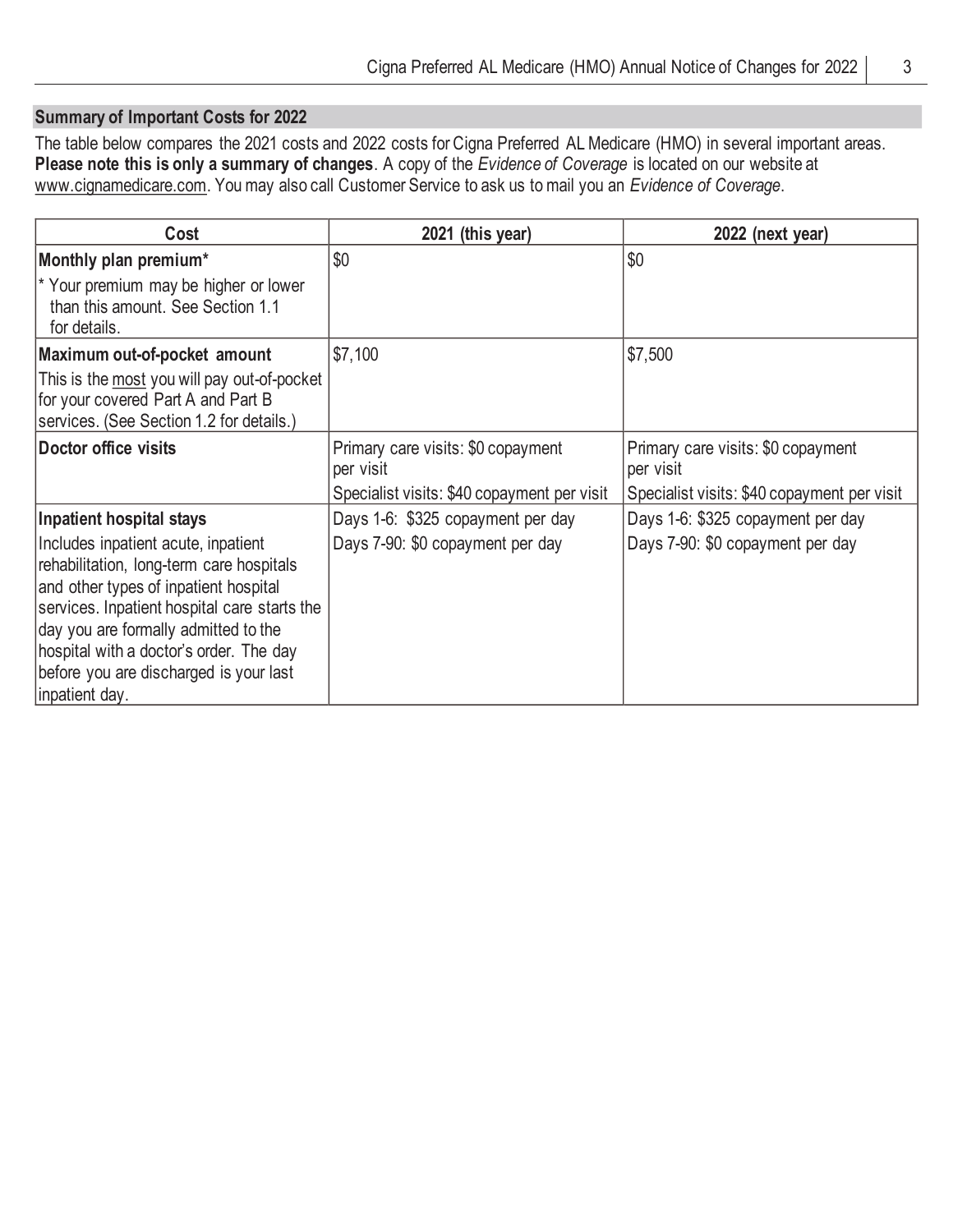| Cost                                                                | 2021 (this year)                                                | 2022 (next year)                                                |
|---------------------------------------------------------------------|-----------------------------------------------------------------|-----------------------------------------------------------------|
| Part D prescription drug coverage<br>(See Section 1.6 for details.) | Deductible: \$200 for Tier 4 and Tier 5<br>drugs                | Deductible: \$195 for Tier 4 and Tier 5<br>drugs                |
|                                                                     | Copayments or Coinsurance during the<br>Initial Coverage Stage: | Copayments or Coinsurance during the<br>Initial Coverage Stage: |
|                                                                     | • Drug Tier 1:<br>Standard cost sharing:<br>\$9 copayment       | • Drug Tier 1:<br>Standard cost sharing:<br>\$9 copayment       |
|                                                                     | Preferred cost sharing:<br>\$2 copayment                        | Preferred cost sharing:<br>\$2 copayment                        |
|                                                                     | • Drug Tier 2:<br>Standard cost sharing:<br>\$15 copayment      | • Drug Tier 2:<br>Standard cost sharing:<br>\$15 copayment      |
|                                                                     | Preferred cost sharing:<br>\$8 copayment                        | Preferred cost sharing:<br>\$8 copayment                        |
|                                                                     | • Drug Tier 3:<br>Standard cost sharing:<br>\$47 copayment      | • Drug Tier 3:<br>Standard cost sharing:<br>\$47 copayment      |
|                                                                     | Preferred cost sharing:<br>\$42 copayment                       | Preferred cost sharing:<br>\$42 copayment                       |
|                                                                     | • Drug Tier 4:<br>Standard cost sharing:<br>39% coinsurance     | • Drug Tier 4:<br>Standard cost sharing:<br>41% coinsurance     |
|                                                                     | Preferred cost sharing:<br>39% coinsurance                      | Preferred cost sharing:<br>41% coinsurance                      |
|                                                                     | • Drug Tier 5:<br>Standard cost sharing:<br>29% coinsurance     | • Drug Tier 5:<br>Standard cost sharing:<br>29% coinsurance     |
|                                                                     | Preferred cost sharing:<br>29% coinsurance                      | Preferred cost sharing:<br>29% coinsurance                      |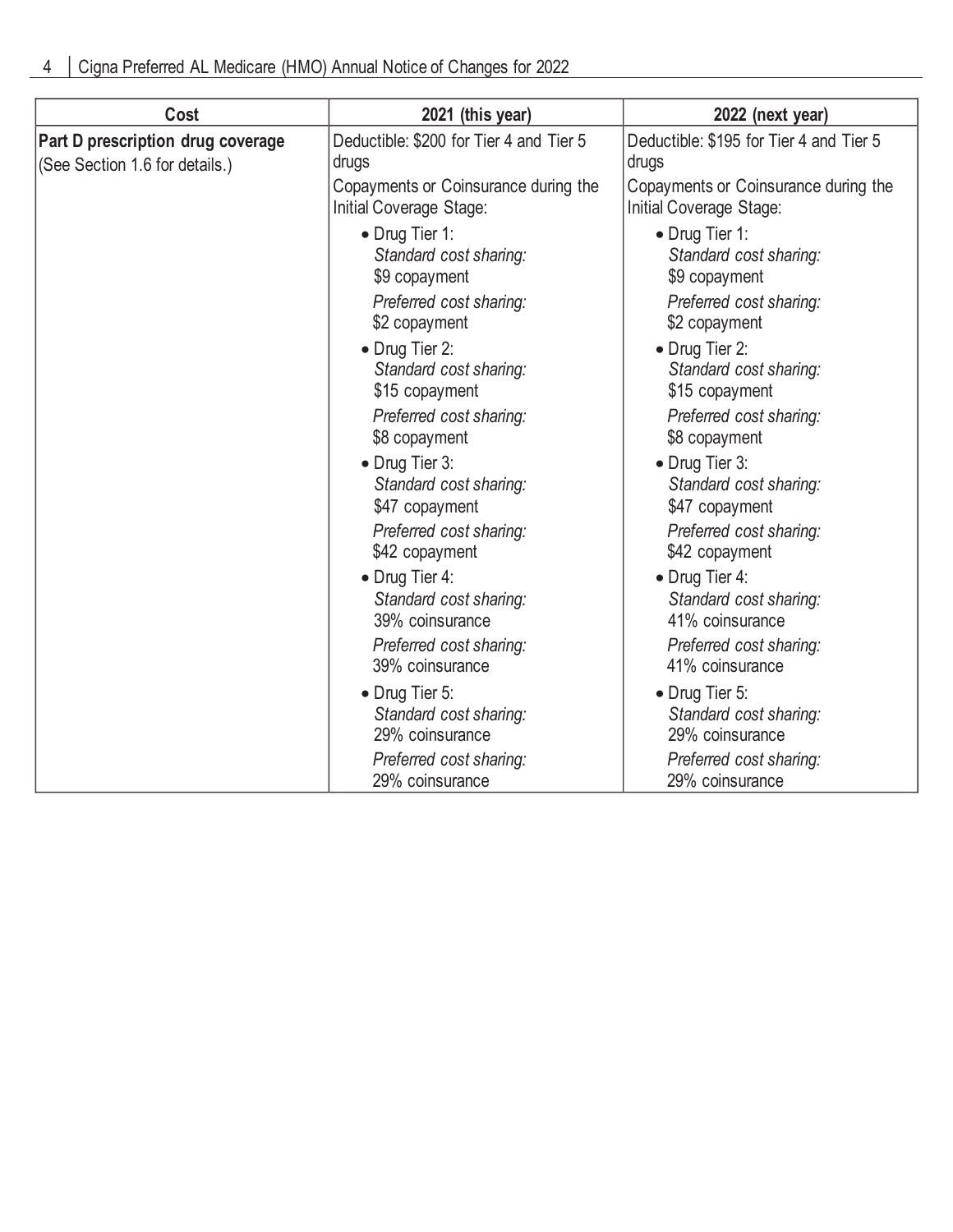# *Annual Notice of Changes***for 2022 Table of Contents**

| <b>SECTION 1</b> |  |  |
|------------------|--|--|
| Section 1.1      |  |  |
| Section 1.2      |  |  |
| Section 1.3      |  |  |
| Section 1.4      |  |  |
| Section 1.5      |  |  |
| Section 1.6      |  |  |
| <b>SECTION 2</b> |  |  |
| <b>SECTION 3</b> |  |  |
| Section 3.1      |  |  |
| Section 3.2      |  |  |
| <b>SECTION 4</b> |  |  |
| <b>SECTION 5</b> |  |  |
| <b>SECTION 6</b> |  |  |
| <b>SECTION 7</b> |  |  |
| Section 7.1      |  |  |
| Section 7.2      |  |  |
|                  |  |  |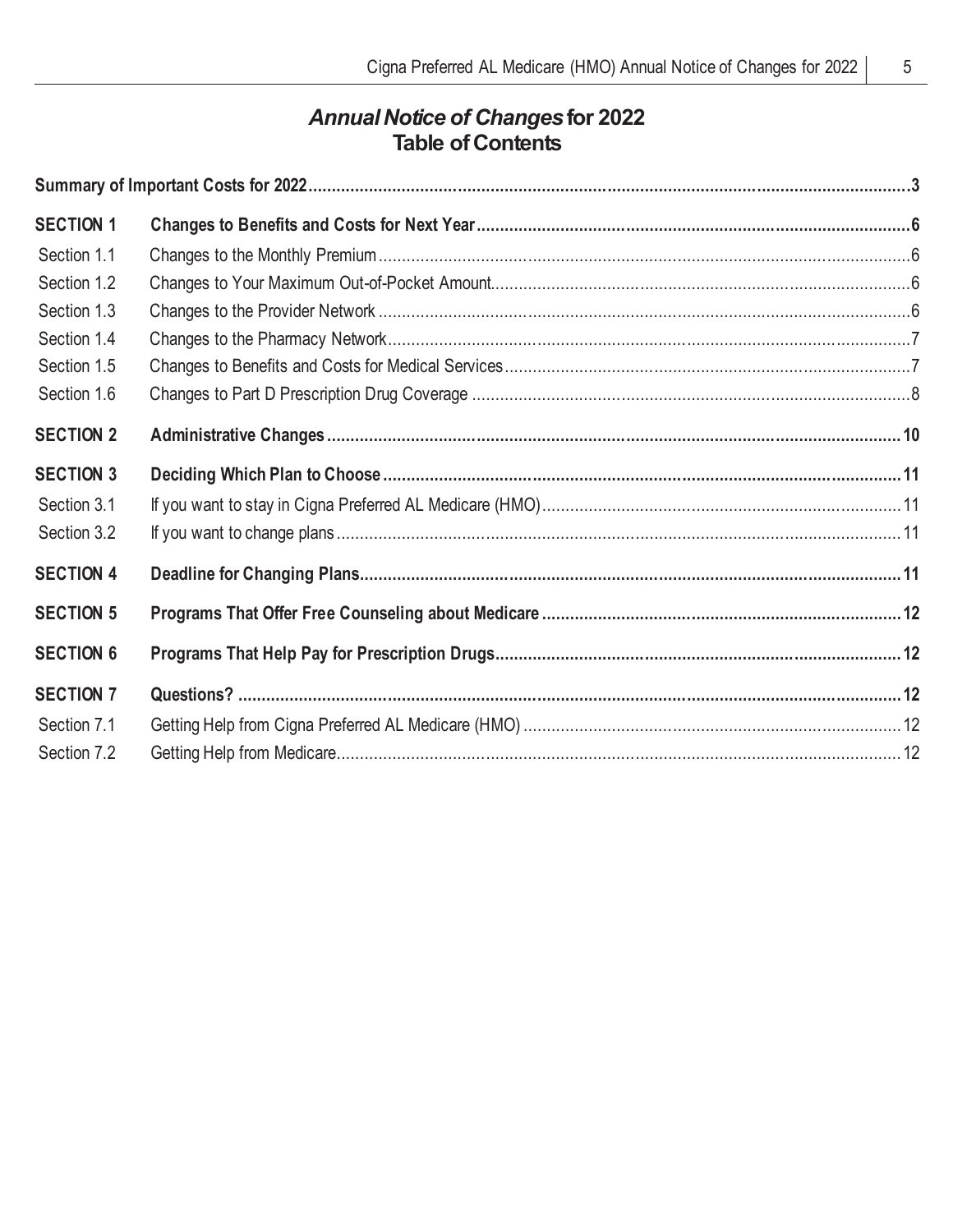#### **SECTION 1 Changes to Benefits and Costs for Next Year**

#### **Section 1.1 Changes to the Monthly Premium**

| Cost                                | 2021 (this year) | 2022 (next year) |
|-------------------------------------|------------------|------------------|
| Monthly premium                     |                  | \$0              |
| (You must also continue to pay your |                  |                  |
| Medicare Part B premium.)           |                  |                  |

• Your monthly plan premium will be *more* if you are required to pay a lifetime Part D late enrollment penalty for going without other drug coverage that is at least as good as Medicare drug coverage (also referred to as "creditable coverage") for 63 days or more.

- If you have a higher income, you may have to pay an additional amount each month directly to the government for your Medicare prescription drug coverage.
- Your monthly premium will be *less* if you are receiving "Extra Help" with your prescription drug costs. Please see Section 6 regarding "Extra Help" from Medicare.

#### **Section 1.2 Changes to Your Maximum Out-of-Pocket Amount**

To protect you, Medicare requires all health plans to limit how much you pay "out-of-pocket" during the year. This limit is called the "maximum out-of-pocket amount." Once you reach this amount, you generally pay nothing for covered Part A and Part B services for the rest of the year.

| Cost                                                                                                                                                                                                             | 2021 (this year) | 2022 (next year)                                                                                                                                                                                 |
|------------------------------------------------------------------------------------------------------------------------------------------------------------------------------------------------------------------|------------------|--------------------------------------------------------------------------------------------------------------------------------------------------------------------------------------------------|
| Maximum out-of-pocket amount                                                                                                                                                                                     | \$7,100          | \$7,500                                                                                                                                                                                          |
| Your costs for covered medical services<br>(such as copays) count toward your<br>maximum out-of-pocket amount. Your<br>costs for prescription drugs do not count<br>toward your maximum out-of-pocket<br>amount. |                  | Once you have paid \$7,500 out-of-pocket<br>for covered Part A and Part B services,<br>you will pay nothing for your covered Part<br>A and Part B services for the rest of the<br>calendar year. |

#### **Section 1.3 Changes to the Provider Network**

There are changes to our network of providers for next year. An updated *Provider and Pharmacy Directory* is located on our website at www.cignamedicare.com. You may also call Customer Service for updated provider information or to ask us to mail you a *Provider and Pharmacy Directory*. **Please review the 2022** *Provider and Pharmacy Directory* **to see if your providers (primary care provider, specialists, hospitals, etc.) are in our network.**

It is important that you know that we may make changes to the hospitals, doctors and specialists (providers) that are part of your plan during the year. There are a number of reasons why your provider might leave your plan, but if your doctor or specialist does leave your plan, you have certain rights and protections summarized below:

- Even though our network of providers may change during the year, we must furnish you with uninterrupted access to qualified doctors and specialists.
- We will make a good faith effort to provide you with at least 30 days' notice that your provider is leaving our plan so that you have time to select a new provider.
- We will assist you in selecting a new qualified provider to continue managing your health c are needs.
- If you are undergoing medical treatment you have the right to request, and we will work with you to ensure, that the medically necessary treatment you are receiving is not interrupted.
- If you believe we have not furnished you with a qualified provider to replace your previous provider or that your care is not being appropriately managed, you have the right to file an appeal of our decision.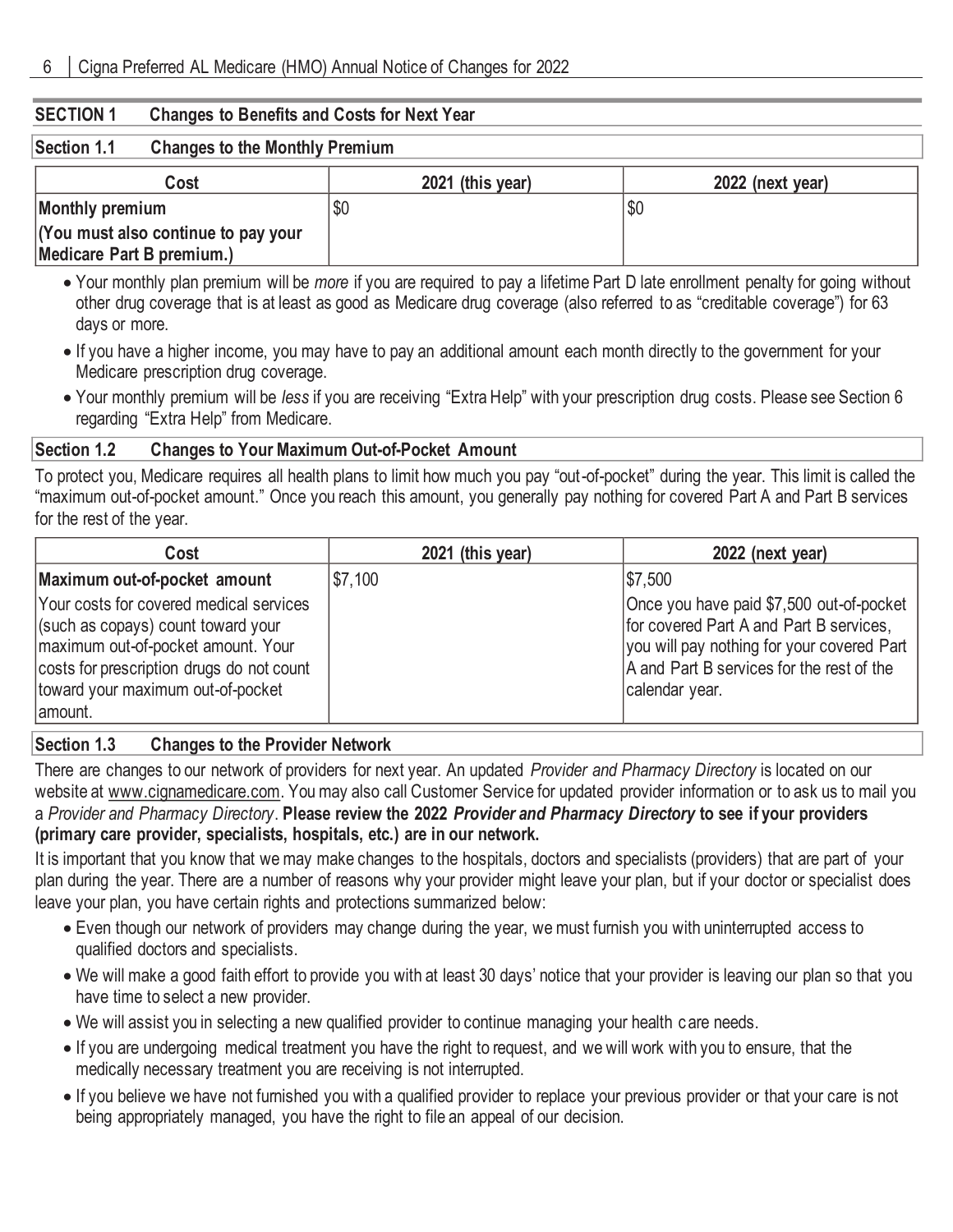• If you find out your doctor or specialist is leaving your plan, please contact us so we can assist you in f inding a new provider to manage your care.

#### **Section 1.4 Changes to the Pharmacy Network**

Amounts you pay for your prescription drugs may depend on which pharmacy you use. Medicare drug plans have a network of pharmacies. In most cases, your prescriptions are covered *only* if they are filled at one of our network pharmacies. Our network includes pharmacies with preferred cost sharing, which may offer you lower cost sharing than the standard cost sharing offered by other network pharmacies for some drugs.

Our network has changed more than usual for 2022. An updated *Provider and Pharmacy Directory* is located on our website at www.cignamedicare.com. You may also call Customer Service for updated provider information or to ask us to mail you a *Provider and Pharmacy Directory*. **We strongly suggest that you review the current** *Provider and Pharmacy Directory* **to see if your pharmacy is still in our network.**

## **Section 1.5 Changes to Benefits and Costs for Medical Services**

We are changing our coverage for certain medical services next year. The information below describes these changes. For detai ls about the coverage and costs for these services, see Chapter 4, *Medical Benefits Chart (what is covered and what you pay)*, in your *2022 Evidence of Coverage.*

#### **Opioid treatment program services**

Members of our plan with opioid use disorder (OUD) can receive coverage of services to treat OUD through an Opioid Treatment Program (OTP) which includes the following services:

- U.S. Food and Drug Administration (FDA)-approved opioid agonist and antagonist medication-assisted treatment (MAT) medications.
- Dispensing and administration of MAT medications (if applicable)
- Substance use counseling
- Individual and group therapy
- Toxicology testing
- Intake activities
- Periodic assessments

| Cost                                                                                                   | 2021 (this year)                                                                                                                                                                           | 2022 (next year)                                                                                                                                                                                           |
|--------------------------------------------------------------------------------------------------------|--------------------------------------------------------------------------------------------------------------------------------------------------------------------------------------------|------------------------------------------------------------------------------------------------------------------------------------------------------------------------------------------------------------|
| Additional telehealth services:<br><b>Physical therapy and Speech and</b><br><b>Language Pathology</b> | In-Network<br>You pay a copayment of \$40 for<br>Medicare-covered Physical therapy virtual<br>visits.<br>Medicare-covered Speech and Language<br>Pathology virtual visits are not covered. | In-Network<br>You pay a copayment of \$0 for Medicare-<br>covered Physical therapy virtual visits.<br>You pay a copayment of \$0 for Medicare-<br>covered Speech and Language Pathology<br>virtual visits. |
| Annual physical exam                                                                                   | In-Network<br>Not covered.                                                                                                                                                                 | In-Network<br>You pay a copayment of \$0 for an annual<br>physical exam.                                                                                                                                   |
| <b>Catasys Program</b>                                                                                 | In-Network<br>You pay a copayment of \$0 for Catasys<br>OnTrak <sup>™</sup> program.                                                                                                       | In-Network<br>Catasys OnTrak™ program not covered.                                                                                                                                                         |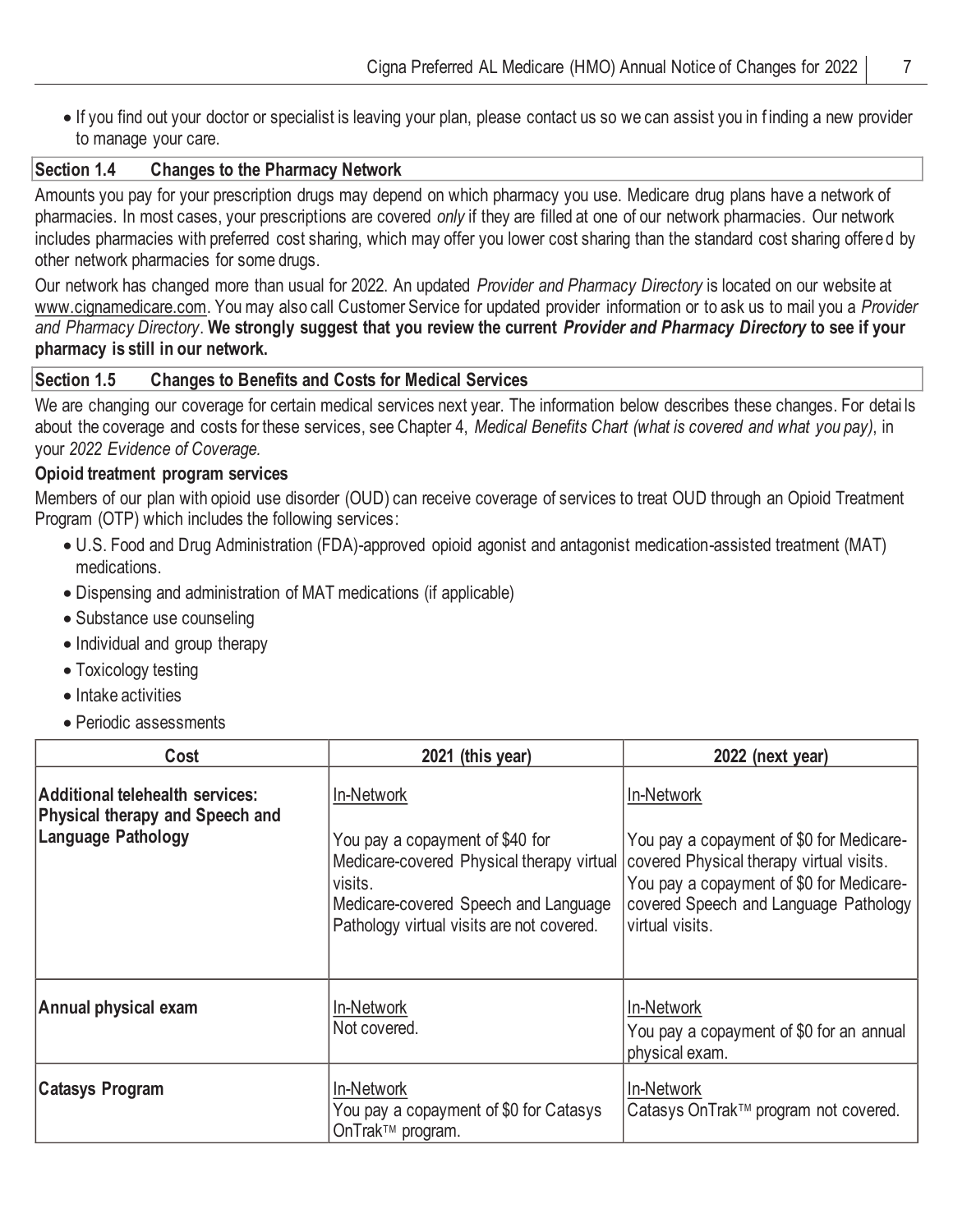| Cost                                       | 2021 (this year)                                                                                        | 2022 (next year)                                                                                  |
|--------------------------------------------|---------------------------------------------------------------------------------------------------------|---------------------------------------------------------------------------------------------------|
| <b>Hearing services</b>                    | In-Network                                                                                              | In-Network                                                                                        |
|                                            | You pay a copayment of \$0 for Medicare-<br>covered diagnostic hearing exams in a<br>PCP office.        | You pay a copayment of \$40 for<br>Medicare-covered diagnostic hearing<br>exams.                  |
|                                            | You pay a copayment of \$40 for<br>Medicare-covered diagnostic hearing<br>exams in a Specialist office. |                                                                                                   |
| <b>Skilled nursing facility (SNF) care</b> | In-Network<br>You pay a copayment of:                                                                   | In-Network<br>You pay a copayment of:                                                             |
|                                            | - Days 1-20: \$0 per day<br>- Days 21-100: \$184 per day<br>for each Medicare-covered SNF stay.         | $-$ Days 1-20: \$0 per day<br>- Days 21-100: \$188 per day<br>for each Medicare-covered SNF stay. |

# **Section 1.6 Changes to Part D Prescription Drug Coverage**

## **Changes to Our Drug List**

Our list of covered drugs is called a Formulary or "Drug List." A copy of our Drug List is provided electronically. The Drug List provided electronically includes many — but not all — of the drugs that we will cover next year. If you don't see your drug on this list, it might still be covered. **You can get the** *complete* **Drug List** by calling Customer Service (see the back cover) or visiting our website (www.cignamedicare.com).

We made changes to our Drug List, including changes to the drugs we cover and changes to the restrictions that apply to our coverage for certain drugs. **Review the Drug List to make sure your drugs will be covered next year and to see if there will be any restrictions.**

If you are affected by a change in drug coverage, you can:

- **Work with your doctor (or other prescriber) and ask the plan to make an exception** to cover the drug.
	- oTo learn what you must do to ask for an exception, see Chapter 9 of your *Evidence of Coverage (What to do if you have a problem or complaint (coverage decisions, appeals, complaints))* or call Customer Service.
- **Work with your doctor (or other prescriber) to find a different drug** that we cover. You can call Customer Service to ask for a list of covered drugs that treat the same medical condition.

In some situations, we are required to cover a temporary supply of a non-formulary drug in the first 90 days of the plan year or the first 90 days of membership to avoid a gap in therapy. (To learn more about when you can get a temporary supply and how to ask for one, see Chapter 5, Section 5.2 of the *Evidence of Coverage.*) During the time when you are getting a temporary supply of a drug, you should talk with your doctor to decide what to do when your temporary supply runs out. You can either switch to a different drug covered by the plan or ask the plan to make an exception for you and cover your current drug.

If you have received a formulary exception to a medication this year the formulary exception request is approved through the date indicated in the approval letter. A new formulary exception request is only needed if the date indicated on the letter has passed. Most of the changes in the Drug List are new for the beginning of each year. However, during the year, we might make other changes that are allowed by Medicare rules.

When we make these changes to the Drug List during the year, you can still work with your doctor (or other prescriber) and ask us to make an exception to cover the drug. We will also continue to update our online Drug List as scheduled and provide other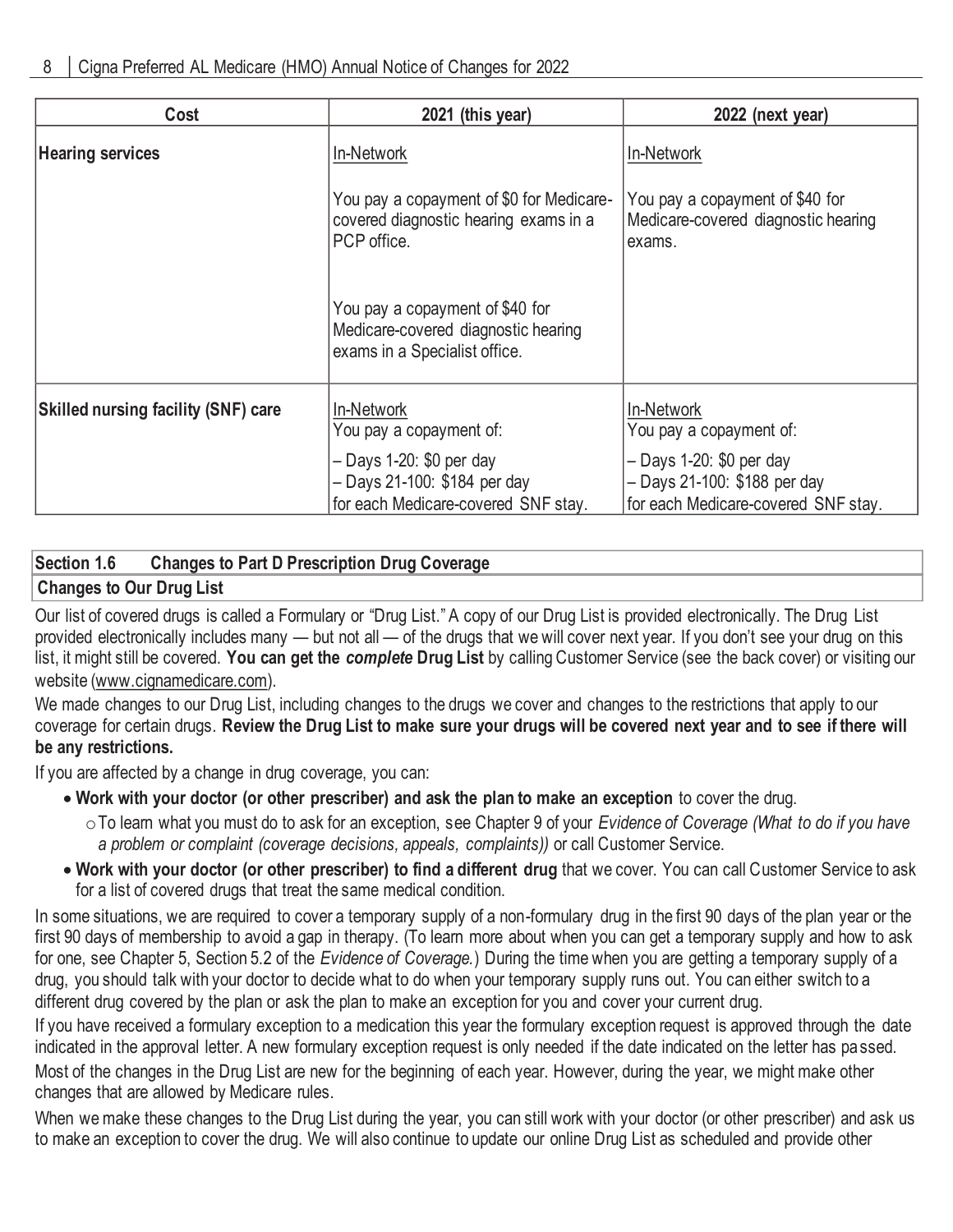required information to reflect drug changes. (To learn more about changes we may make to the Drug List, see Chapter 5, Section 6 of the *Evidence of Coverage*.)

#### **Changes to Prescription Drug Costs**

*Note:* If you are in a program that helps pay for your drugs ("Extra Help"), **the information about costs for Part D prescription drugs may not apply to you.** We sent you a separate insert, called the "Evidence of Coverage Rider for People Who Get Extra Help Paying for Prescription Drugs" (also called the "Low Income Subsidy Rider" or the "LIS Rider"), which tells you about your drug costs. Because you receive "Extra Help" and didn't receive this insert with this packet, please call Customer Service and ask for the "LIS Rider."

There are four "drug payment stages." How much you pay for a Part D drug depends on which drug payment stage you are in. (You can look in Chapter 6, Section 2 of your *Evidence of Coverage* for more information about the stages.)

The information below shows the changes for next year to the first two stages — the Yearly Deductible Stage and the Initial Coverage Stage. (Most members do not reach the other two stages — the Coverage Gap Stage or the Catastrophic Coverage Stage. To get information about your costs in these stages, look at Chapter 6, Sections 6 and 7, in the *Evidence of Coverage*, which is located on our website at www.cignamedicare.com. You may also call Customer Service to ask us to mail you an *Evidence of Coverage*.)

#### **Changes to the Deductible Stage**

| <b>Stage</b>                                                                                                                                                | 2021 (this year)                                                                                                                                                                                                                                                                                                                  | 2022 (next year)                                                                                                                                                                                                                                                                                                                  |
|-------------------------------------------------------------------------------------------------------------------------------------------------------------|-----------------------------------------------------------------------------------------------------------------------------------------------------------------------------------------------------------------------------------------------------------------------------------------------------------------------------------|-----------------------------------------------------------------------------------------------------------------------------------------------------------------------------------------------------------------------------------------------------------------------------------------------------------------------------------|
| <b>Stage 1: Yearly Deductible Stage</b>                                                                                                                     | The deductible is \$200.                                                                                                                                                                                                                                                                                                          | The deductible is \$195.                                                                                                                                                                                                                                                                                                          |
| During this stage, you pay the full cost of<br>your Tier 4 (Non-Preferred) and Tier 5<br>(Specialty) drugs until you have reached<br>the yearly deductible. | During this stage, you pay Stage 2: Initial<br>Coverage Stage (see table below) cost-<br>sharing for drugs on Tier 1 (Preferred<br>Generic), Tier 2 (Generic), and Tier 3<br>(Preferred Brand) and the full cost of<br>drugs on Tier 4 (Non-Preferred) and Tier<br>5 (Specialty) until you have reached the<br>yearly deductible. | During this stage, you pay Stage 2: Initial<br>Coverage Stage (see table below) cost-<br>sharing for drugs on Tier 1 (Preferred<br>Generic), Tier 2 (Generic), and Tier 3<br>(Preferred Brand) and the full cost of<br>drugs on Tier 4 (Non-Preferred) and Tier<br>5 (Specialty) until you have reached the<br>yearly deductible. |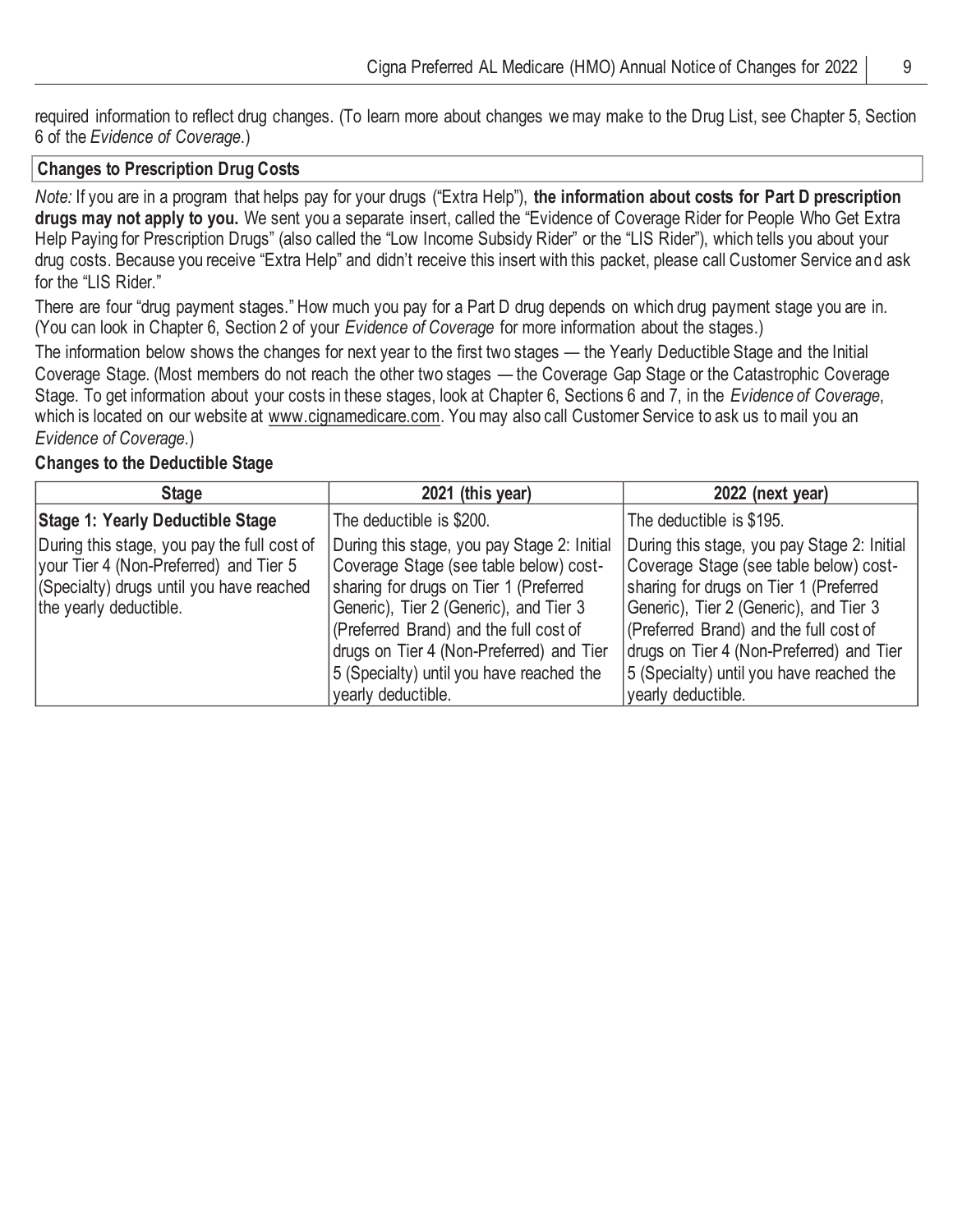## **Changes to Your Cost Sharing in the Initial Coverage Stage**

To learn how copayments and coinsurance work, look at Chapter 6, Section 1.2, *Types of out-of-pocket costs you may pay for covered drugs* in your *Evidence of Coverage*.

| <b>Stage</b>                                                                                                        | 2021 (this year)                                                                                                | 2022 (next year)                                                                                                 |
|---------------------------------------------------------------------------------------------------------------------|-----------------------------------------------------------------------------------------------------------------|------------------------------------------------------------------------------------------------------------------|
| <b>Stage 2: Initial Coverage Stage</b><br>Once you pay the yearly deductible, you                                   | Your cost for a one-month supply at a<br>network pharmacy:                                                      | Your cost for a one-month supply at a<br>network pharmacy:                                                       |
| move to the Initial Coverage Stage.                                                                                 | <b>Tier 1 (Preferred Generic Drugs):</b>                                                                        | <b>Tier 1 (Preferred Generic Drugs):</b>                                                                         |
| During this stage, the plan pays its share<br>of the cost of your drugs and you pay                                 | Standard cost sharing: You pay<br>\$9 per prescription.                                                         | Standard cost sharing: You pay<br>\$9 per prescription.                                                          |
| your share of the cost.<br>The costs in this row are for a one-month                                                | Preferred cost sharing: You pay<br>\$2 per prescription.                                                        | Preferred cost sharing: You pay<br>\$2 per prescription.                                                         |
| (30-day) supply when you fill your                                                                                  | <b>Tier 2 (Generic Drugs):</b>                                                                                  | <b>Tier 2 (Generic Drugs):</b>                                                                                   |
| prescription at a network pharmacy. For<br>information about the costs for a long-<br>term supply or for mail-order | Standard cost sharing: You pay<br>\$15 per prescription.                                                        | Standard cost sharing: You pay<br>\$15 per prescription.                                                         |
| prescriptions, look in Chapter 6, Section 5<br>of your Evidence of Coverage.                                        | Preferred cost sharing: You pay<br>\$8 per prescription.                                                        | Preferred cost sharing: You pay<br>\$8 per prescription.                                                         |
| We changed the tier for some of the drugs                                                                           | Tier 3 (Preferred Brand Drugs):                                                                                 | Tier 3 (Preferred Brand Drugs):                                                                                  |
| on our Drug List. To see if your drugs will<br>be in a different tier, look them up on the                          | Standard cost sharing: You pay<br>\$47 per prescription.                                                        | Standard cost sharing: You pay<br>\$47 per prescription.                                                         |
| Drug List.                                                                                                          | Preferred cost sharing: You pay<br>\$42 per prescription.                                                       | Preferred cost sharing: You pay<br>\$42 per prescription.                                                        |
|                                                                                                                     | Tier 4 (Non-Preferred Drugs):                                                                                   | Tier 4 (Non-Preferred Drugs):                                                                                    |
|                                                                                                                     | Standard cost sharing: You pay<br>39% of the total cost.                                                        | Standard cost sharing: You pay<br>41% of the total cost.                                                         |
|                                                                                                                     | Preferred cost sharing: You pay<br>39% of the total cost.                                                       | Preferred cost sharing: You pay<br>41% of the total cost.                                                        |
|                                                                                                                     | <b>Tier 5 (Specialty Drugs):</b>                                                                                | Tier 5 (Specialty Drugs):                                                                                        |
|                                                                                                                     | Standard cost sharing: You pay<br>29% of the total cost.                                                        | Standard cost sharing: You pay<br>29% of the total cost.                                                         |
|                                                                                                                     | Preferred cost sharing: You pay<br>29% of the total cost.                                                       | Preferred cost sharing: You pay<br>29% of the total cost.                                                        |
|                                                                                                                     | Once your total drug costs have reached<br>\$4,130 you will move to the next stage<br>(the Coverage Gap Stage). | Once your total drug costs have reached<br>\$4,430, you will move to the next stage<br>(the Coverage Gap Stage). |

## **Changes to the Coverage Gap and Catastrophic Coverage Stages**

The other two drug coverage stages — the Coverage Gap Stage and the Catastrophic Coverage Stage — are for people with high drug costs. **Most members do not reach the Coverage Gap Stage or the Catastrophic Coverage Stage**. For information about your costs in these stages, look at Chapter 6, Sections 6 and 7, in your *Evidence of Coverage.*

## **SECTION 2 Administrative Changes**

Please see the table below for other important changes to your plan.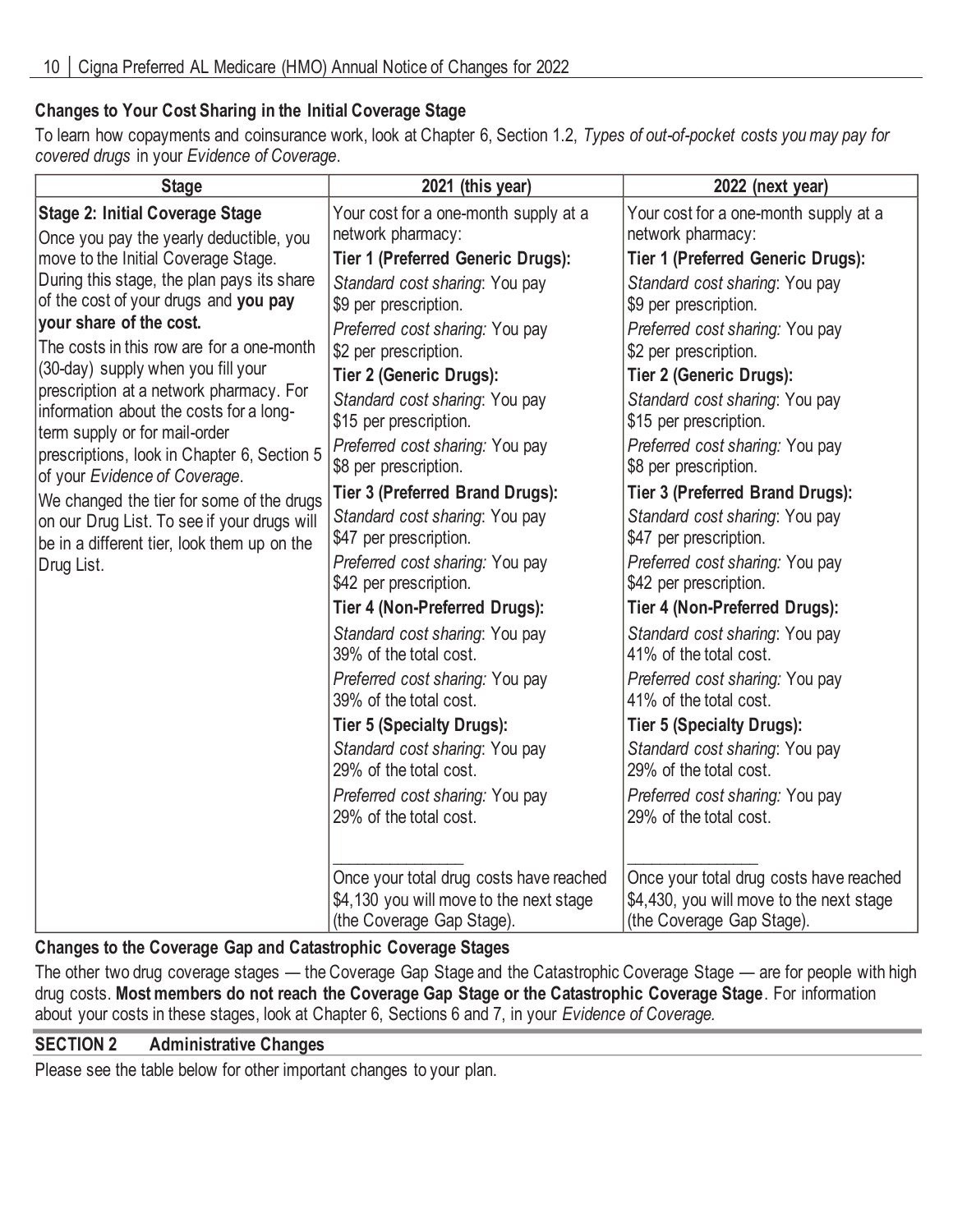| <b>Description</b>         | 2021 (this year)                                                                              | 2022 (next year)                                                                                                         |
|----------------------------|-----------------------------------------------------------------------------------------------|--------------------------------------------------------------------------------------------------------------------------|
| Cigna Vision Vendor Change | Cigna has a vision vendor that you can<br>contact for information on your vision<br>benefits. | Cigna will have a new vision vendor for<br>2022. For information on your vision<br>benefits, please call 1-888-886-1995. |

#### **SECTION 3 Deciding Which Plan to Choose**

## **Section 3.1 If you want to stay in Cigna Preferred AL Medicare (HMO)**

**To stay in our plan you don't need to do anything.** If you do not sign up for a different plan or change to Original Medicare by December 7, you will automatically be enrolled in our Cigna Preferred AL Medicare (HMO).

#### **Section 3.2 If you want to change plans**

We hope to keep you as a member next year but if you want to change for 2022 follow these steps:

#### **Step 1: Learn about and compare your choices**

- You can join a different Medicare health plan timely,
- — OR You can change to Original Medicare. If you change to Original Medicare, you will need to decide whether to join a Medicare drug plan. If you do not enroll in a Medicare drug plan, please see Section 1.1 regarding a potential Part D late enrollment penalty.

To learn more about Original Medicare and the different types of Medicare plans, read the *Medicare & You 2022* handbook, call your State Health Insurance Assistance Program (see Section 5), or call Medicare (see Section 7.2).

You can also find information about plans in your area by using the Medicare Plan Finder on the Medicare website. Go to www.medicare.gov/plan-compare. **Here, you can find information about costs, coverage, and quality ratings for Medicare plans.**

As a reminder, Cigna offers other Medicare health plans and Medicare prescription drug plans. These other plans may differ in coverage, monthly premiums, and cost sharing amounts.

## **Step 2: Change your coverage**

- To change **to a different Medicare health plan**, enroll in the new plan. You will automatically be disenrolled from our plan.
- To **change to Original Medicare with a prescription drug plan,** enroll in the new drug plan. You will automatically be disenrolled from our plan.
- To **change to Original Medicare without a prescription drug plan**, you must either:
	- oSend us a written request to disenroll. Contact Customer Service if you need more information on how to do this (phone numbers are in Section 7.1 of this booklet).
	- o*— OR —* Contact **Medicare**, at 1-800-MEDICARE (1-800-633-4227), 24 hours a day, 7 days a week, and ask to be disenrolled. TTY users should call 1-877-486-2048.

#### **SECTION 4 Deadline for Changing Plans**

If you want to change to a different plan or to Original Medicare for next year, you can do it from **October 15 until December 7.**  The change will take effect on January 1, 2022.

## **Are there other times of the year to make a change?**

In certain situations, changes are also allowed at other times of the year. For example, people with Medicaid, those who get "Extra Help" paying for their drugs, those who have or are leaving employer coverage, and those who move out of the service area may be allowed to make a change at other times of the year. For more information, see Chapter 10, Section 2.3 of the *Evidence of Coverage.*

If you enrolled in a Medicare Advantage plan for January 1, 2022, and don't like your plan choice, you can switch to another Medicare health plan (either with or without Medicare prescription drug coverage) or switch to Original Medicare (either with or without Medicare prescription drug coverage) between January 1 and March 31, 2022. For more information, see Chapter 10, Section 2.2 of the *Evidence of Coverage*.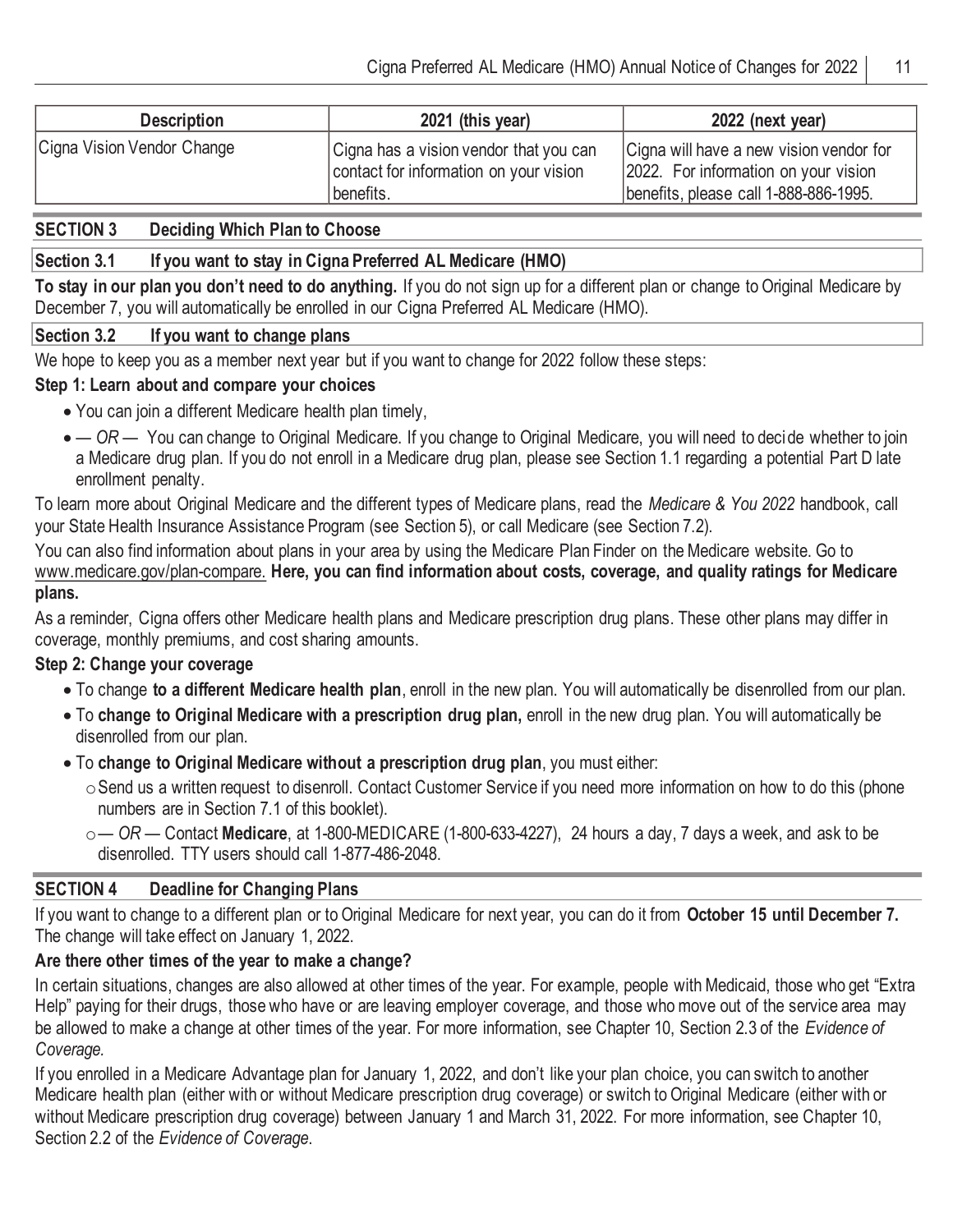## **SECTION 5 Programs That Offer Free Counseling about Medicare**

The State Health Insurance Assistance Program (SHIP) is a government program with trained counselors in every state. In Alabama, the SHIP is called Alabama State Health Insurance Assistance Program.

Alabama State Health Insurance Assistance Program is independent (not connected with any insurance company or health plan). It is a state program that gets money from the Federal government to give **free** local health insurance counseling to people with Medicare. Alabama State Health Insurance Assistance Program counselors can help you with your Medicare questions or problems. They can help you understand your Medicare plan choices and answer questions about switching plans. You can call Alabama State Health Insurance Assistance Program at 1-800-243-5463.

## **SECTION 6 Programs That Help Pay for Prescription Drugs**

You may qualify for help paying for prescription drugs.

- **"Extra Help" from Medicare.** People with limited incomes may qualify for "Extra Help" to pay for their prescription drug costs. If you qualify, Medicare could pay up to 75% or more of your drug costs including monthly prescription drug premiums, annual deductibles, and coinsurance. Additionally, those who qualify wi ll not have a coverage gap or late enrollment penalty. Many people are eligible and don't even know it. To see if you qualify, call:
	- $\circ$  1-800-MEDICARE (1-800-633-4227). TTY users should call 1-877-486-2048, 24 hours a day/7 days a week;
	- oThe Social Security Office at 1-800-772-1213 between 7 a.m. and 7 p.m., Monday through Friday. TTY users should call, 1-800-325-0778 (applications); or

oYour State Medicaid Office (applications).

• **Prescription Cost sharing Assistance for Persons with HIV/AIDS**. The AIDS Drug Assistance Program (ADAP) helps ensure that ADAP-eligible individuals living with HIV/AIDS have access to life-saving HIV medications. Individuals must meet certain criteria, including proof of State residence and HIV status, low income as defined by the State, and uninsured/under-insured status. Medicare Part D prescription drugs that are also covered by ADAP qualify for prescription cost sharing assistance through the Alabama AIDS Drug Assistance Program. For information on eligibility criteria, covered drugs, or how to enroll in the program, please call the Alabama AIDS Drug Assistance Program at 1-866-574-9964.

#### **SECTION 7 Questions?**

## **Section 7.1 Getting Help from Cigna Preferred AL Medicare (HMO)**

Questions? We're here to help. Please call Customer Service at 1-800-668-3813. (TTY only, call 711). We are available for phone calls October 1 – March 31, 8:00 a.m. – 8:00 p.m. local time, 7 days a week. From April 1 – September 30, Monday – Friday 8:00 a.m. – 8:00 p.m. local time. Messaging service used weekends, after hours, and on federal holidays. Calls to these numbers are free.

## **Read your 2022** *Evidence of Coverage* **(it has details about next year's benefits and costs)**

This *Annual Notice of Changes* gives you a summary of changes in your benefits and costs for 2022. For details, look in the 2022 *Evidence of Coverage* for Cigna Preferred AL Medicare (HMO)*.* The *Evidence of Coverage* is the legal, detailed description of your plan benefits. It explains your rights and the rules you need to follow to get covered services and prescription drugs. A copy of the *Evidence of Coverage* is located on our website at www.cignamedicare.com. You may also call Customer Service to ask us to mail you an *Evidence of Coverage*.

## **Visit our Website**

You can also visit our website at www.cignamedicare.com. As a reminder, our website has the most up-to-date information about our provider network (*Provider and Pharmacy Directory*) and our list of covered drugs (Formulary/Drug List).

#### **Section 7.2 Getting Help from Medicare**

To get information directly from Medicare:

## **Call 1-800-MEDICARE (1-800-633-4227)**

You can call 1-800-MEDICARE (1-800-633-4227), 24 hours a day, 7 days a week. TTY users should call 1-877-486-2048.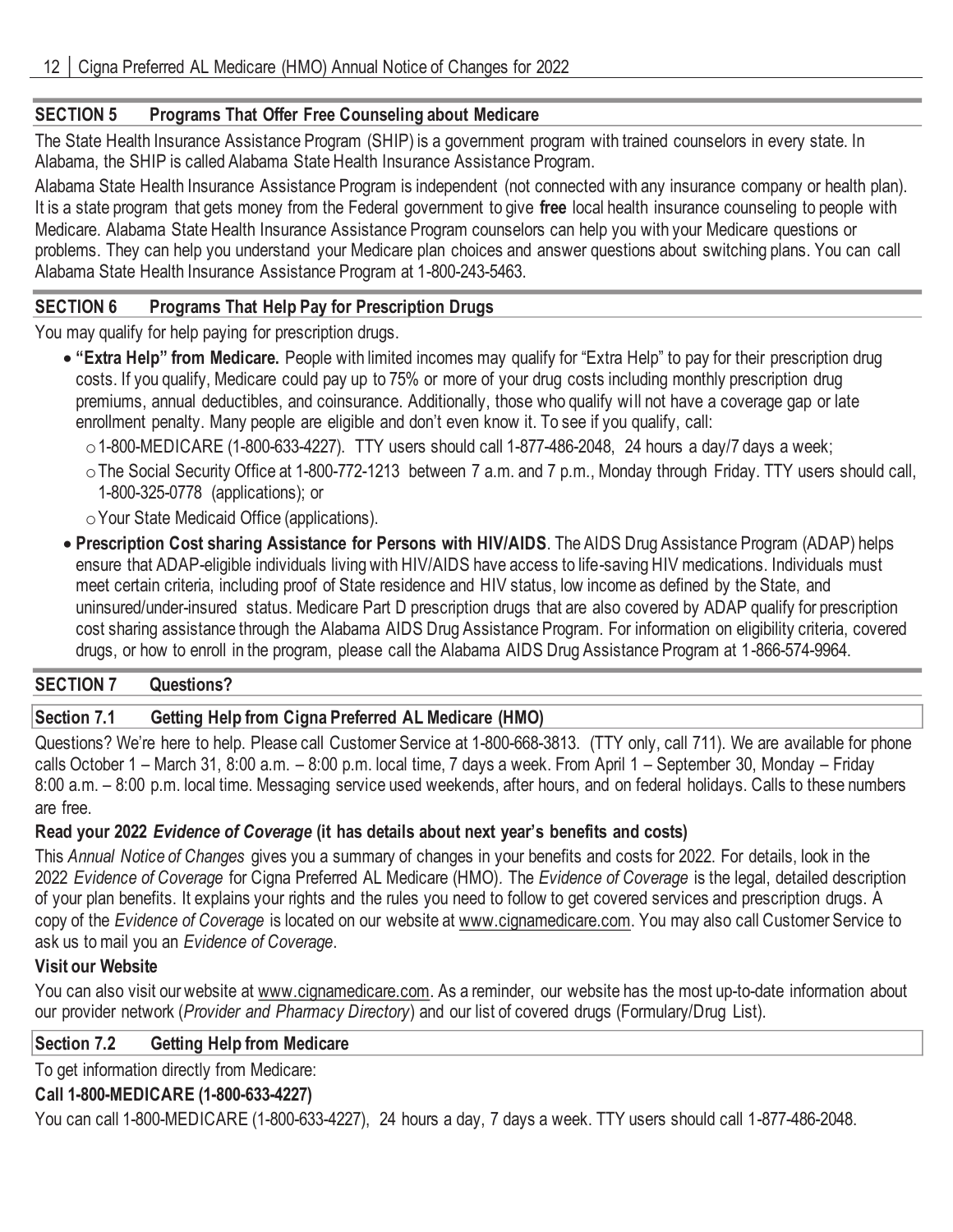#### **Visit the Medicare Website**

You can visit the Medicare website (www.medicare.gov). It has information about cost, coverage, and quality ratings to help you compare Medicare health plans. You can find information about plans available in your area by using the Medicare Plan Finder on the Medicare website. (To view the information about plans, go to www.medicare.gov/plan-compare.)

## **Read** *Medicare & You 2022*

You can read the *Medicare & You 2022* handbook. Every year in the fall, this booklet is mailed to people with Medicare. It has a summary of Medicare benefits, rights and protections, and answers to the most frequently asked questions about Medicare. If y ou don't have a copy of this booklet, you can get it at the Medicare website (www.medicare.gov) or by calling 1-800-MEDICARE (1- 800-633-4227), 24 hours a day, 7 days a week. TTY users should call 1-877-486-2048.